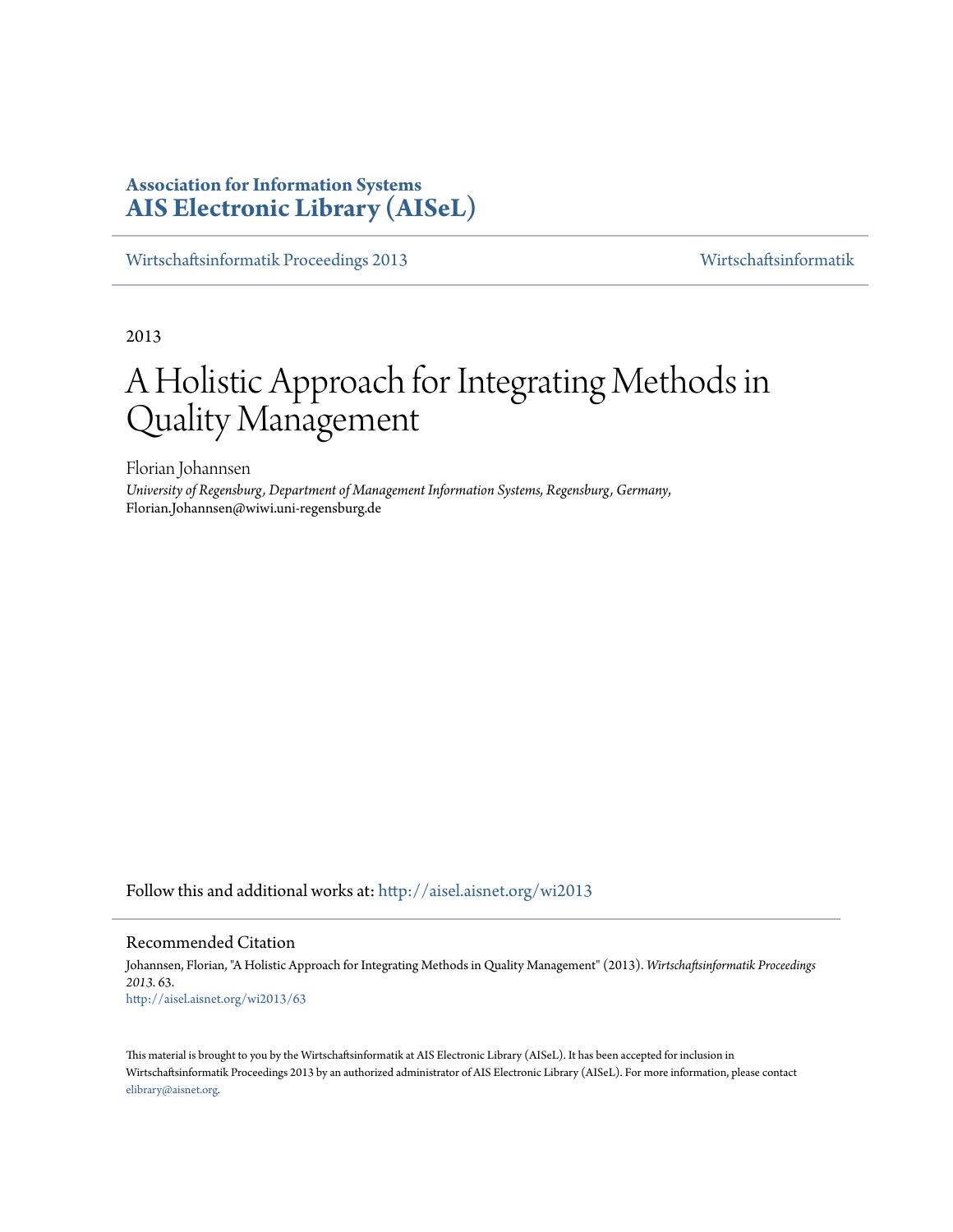# **A Holistic Approach for Integrating Methods in Quality Management**

Florian Johannsen

University of Regensburg, Department of Management Information Systems, Regensburg, Germany Florian.Johannsen@wiwi.uni-regensburg.de

**Abstract.** Quality management has become more and more important in the last couple of years. The user is faced with a multitude of methods such as Six Sigma, TQM or Theory of Constraints. Therefore quality managers are more and more engaged in the selection of an appropriate approach for achieving the quality goals as they have been defined. Due to the necessity of coordinating heterogeneous quality methods, employees usually oppose the use of more than one approach within an enterprise. However, guidelines on how to integrate several methods, while considering the strengths of the original approaches, are still missing. This problem is being dealt with in the paper at hand. The paper introduces an integration approach, supporting the user in establishing an integrated quality management method. The variety of quality management approaches within an enterprise can thus be influenced by the user.

**Keywords:** integration, quality management, quality technique

#### **1 Introduction**

According to Gartner Research "improving business processes" has been a business strategy of major priority in recent years and will be pursued by CIOs in the years to come (see [1]). In that context, process-oriented quality management has gained considerable attention [2], providing the process manager with a multitude of methods such as Six Sigma, Total Quality Management (TQM), EFQM or KAIZEN for example (see e.g. [3-5]). While many quality management methods have its origin in the production industry, they are increasingly used in service industries as well (see [4]). Quality management methods are usually characterized by specific strengths (see [4]). Lean Management (see [6]) for example enables the elimination of "non-value" adding activities. Regarding the multitude of existing methods, quality managers are often overstrained selecting an appropriate method to achieve a company`s quality goals. As a consequence, enterprises usually use more than just one method in parallel, e.g. Six Sigma and EFQM. On the one hand this seems reasonable, since synergies between quality management methods exist (see e.g. [7-9]). On the other hand the parallel use of more than just one quality management method needs proper coordination [10-11]. If the use of the methods (e.g. Six Sigma, EFQM, TQM, etc.) is not

11<sup>th</sup> International Conference on Wirtschaftsinformatik,  $27<sup>th</sup>$  February – 01<sup>st</sup> March 2013, Leipzig, Germany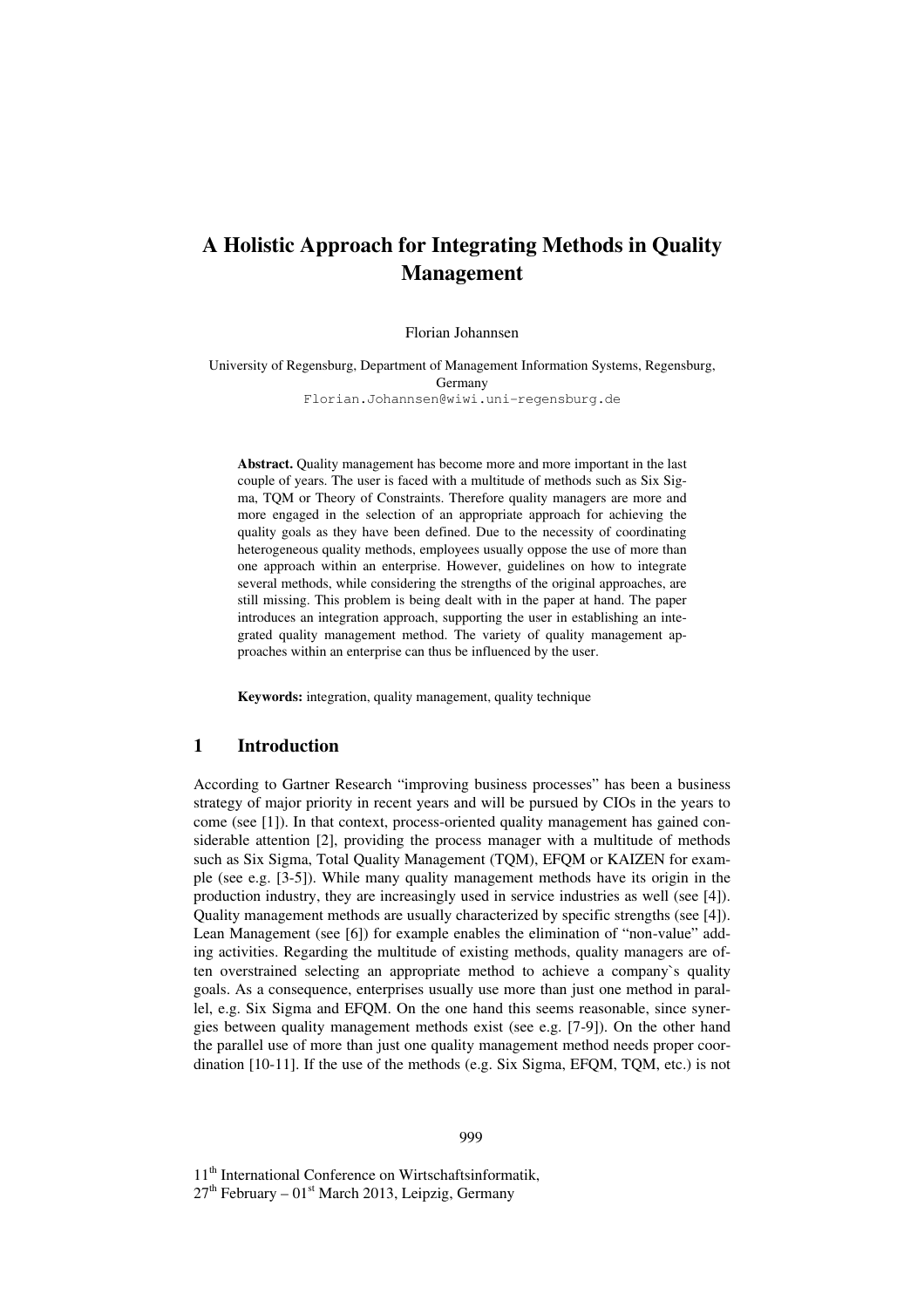coordinated, results achieved by one initiative may be redone by a subsequent project using another quality management method [11]. Nevertheless, most employees do not have the time to become acquainted with the functionality of several different quality management methods [10]. Integrating quality management methods is a means for handling the variety of methods and generating a "single process improvement-based approach" [12]. Nevertheless guidelines on how to systematically integrate methods in quality management in a value-adding way do not yet exist. The paper at hand deals with that problem and introduces a holistic approach for combining methods in quality management following a design science approach (see [13]). The structure of the paper is as follows: In the following section, basics and challenges of quality management are described. Integration scenarios for specifying the application range of the integration approach are shown in section 3. Afterwards (section 4) requirements on an approach for integrating methods in quality management are derived. In section 5, the approach for integration is introduced, and applied at an automotive bank in section 6. The paper concludes with limitations of the paper and an outlook on further research.

#### **2 Basics and Challenges**

l

#### **2.1 Elements of a Quality Management Method**

According to Klefsjö et al. [14], quality management is lacking a theoretical foundation. A precise definition of the term "quality management method" cannot be found in literature. In that context, de Mast [15] introduces elements (steps, rules, concepts, tools) for comparing alternative methods in quality management. Andersson et al. [4] mention objectives, theories or strategies to describe a method from a strategic perspective. A more precise definition of a method can be found in method engineering. Consequently a method consists of activities (determining a procedure model), result documents, techniques (tools), roles, and a meta model (see [16]). Transferring these elements to the context at hand, a quality management method is characterized by activities, result documents, quality techniques and roles.<sup>1</sup> The activities of a quality management method make up its procedure model (e.g. DMAIC-cycle). The activities are performed by roles (e.g. team member) for producing result documents (e.g. performance data). Quality techniques (e.g. fishbone diagram) support the user in establishing the result documents. These method elements enable a structured description of a quality management method from an operational view, pointing out its functionality.

<sup>&</sup>lt;sup>1</sup> We leave out the meta model as a constitute element (see [16]) for the research at hand since the quality management methods do not produce conceptual models as a main result.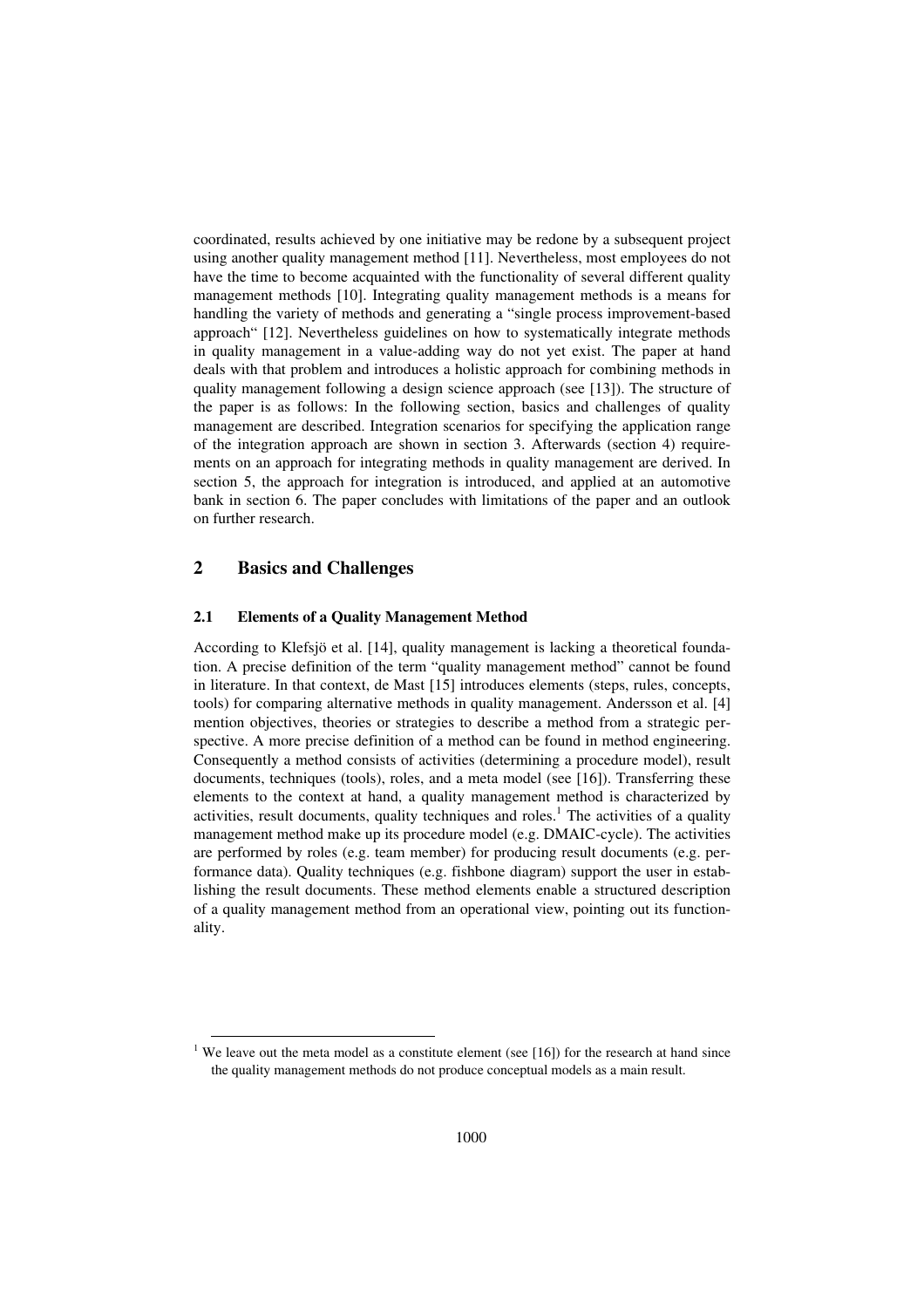#### **2.2 Related Work**

In literature, several combinations of quality management methods are described. To bring clarity to the topic a literature review (see [17]) has been conducted in a previous work (see [18]) to analyze integration efforts in quality management. The main focus was to identify those combinations of methods that are often dealt with in literature (e.g. Six Sigma and Lean Management), the underlying motivation for the integration effort as well as the steps taken for performing the integration. It became obvious that usually the result of the integration is presented. A systematic procedure or even guidelines on how the methods have been integrated are not given. Table 1 presents an overview regarding existing works, dealing with the integration of certain quality management methods. The first column shows the general steps taken by the authors to integrate the methods on an abstract level. These have been derived from the implicit description within the corresponding papers since a systematic and profound process of integration is not described. In the second and third column, the methods being integrated that way as well as the sources are shown.

| <b>Steps taken for integration</b>                                                                  | <b>Integrated methods</b>                                                                                                 | <b>Authors</b>                         |
|-----------------------------------------------------------------------------------------------------|---------------------------------------------------------------------------------------------------------------------------|----------------------------------------|
| Search for common core concepts in quality<br>management methods to derive synergies                | Six Sigma and ISO 9000<br>٠<br>Six Sigma and 5-S<br>ISO 9000, EFOM, BSC and Six<br>Sigma                                  | [7], [19],<br>$[20]$ , $[9]$ ,<br>[21] |
| Analysis of weaknesses and strengths and<br>derivation of synergies                                 | Six Sigma and ISO 9000<br>٠                                                                                               | [22]                                   |
| Creation of a framework in which quality<br>management methods fulfill specific tasks               | Six Sigma, BSC and EFQM<br>TOM and ISO 9000<br>TOM and TPM (Total Productive<br>$\bullet$<br>Maintenance)                 | $[8]$ , $[23]$ ,<br>[24]               |
| The procedure model (e.g. PDCA-cycle) of a<br>method is enhanced by activities of another<br>method | Six Sigma and Theory of Con-<br>٠<br>straints (TOC)<br>Six Sigma and CQI (Continuous<br>٠<br><b>Ouality Improvement</b> ) | $[25]$ , $[26]$                        |
| A completely new procedure model is derived<br>from the activities of the methods considered        | Six Sigma and Lean Management<br>$\bullet$                                                                                | [27]                                   |
| A specific method is enhanced by certain<br>quality techniques from another method                  | Six Sigma and Lean Management<br>٠                                                                                        | [9]                                    |

**Table 1.** Examples for the integration of quality management methods

Analyzing the quality management literature (see Table 1), it becomes obvious that integrating methods is performed in an ad-hoc manner, a fact that also holds true for related areas of application (e.g. systems engineering) (see [39]). While several integration efforts can be found, quality management is missing a profound and established theory for integration in general. A reason for that are specific challenges that need to be considered, making integration in quality management a complex discipline (see section 2.3). As a result, well-established and holistic approaches that both guide users in integrating quality management methods and, at the same time cope with these challenges, do not exist yet.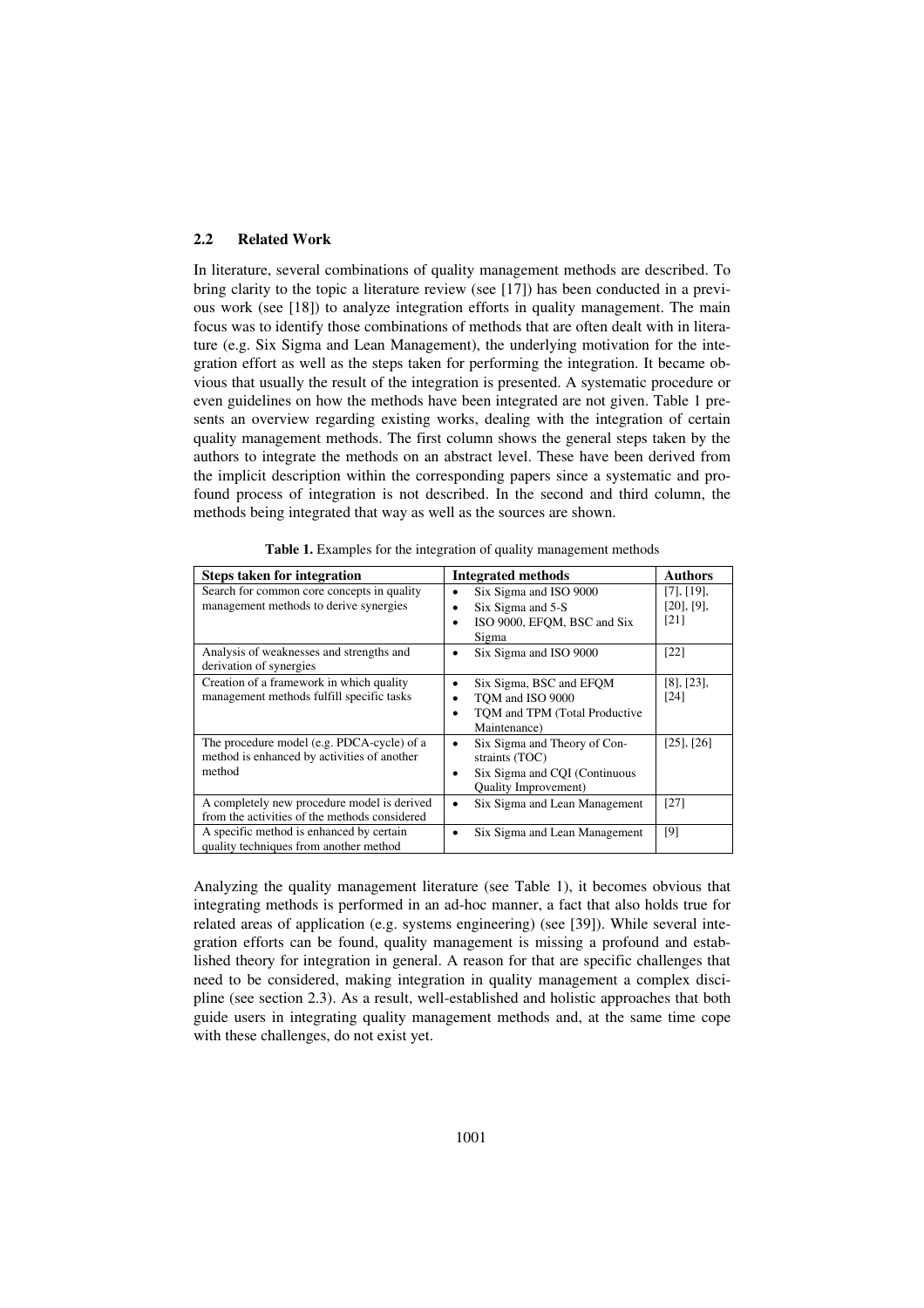#### **2.3 Challenges of Integration in Quality Management**

Integration in quality management is a demanding discipline. However, the challenges associated with the process of integration are not externalized in literature. Therefore the challenges have to be derived from the authors` description of integration efforts in quality management (see [18]). In the following, we concentrate on those challenges that are generally valid and are independent of the combination of specific methods (e.g. Six Sigma and ISO 9000). A major problem in quality management is that *different interpretations* can be found. Magnusson et al. [28] introduce different perspectives on Six Sigma for example, which comprise its interpretation as a holistic companywide strategy, an improvement method as well as a mere toolbox of quality techniques. In literature (see e.g. Table 1), attention has thus been given to an author`s interpretation. While some authors reflect upon quality management methods from a strategic perspective (see e.g. [7], [20]), others take a more operational view instead (see e.g. [25-26]). Thus a classification scheme for interpreting quality management methods can be derived which is shown in Fig. 1. On each level different aspects of a method are focused (see [18]).

Level 1: On level 1, the authors focus on aspects such as organizational concepts, core values (e.g. process orientation), underlying philosophies, or quality goals for example (see e.g. [7], [20]). A strategic view on quality management is given.

Level 2: In a further category (level 2), authors interpret quality management methods as constructs compound of method elements (see section 2.1) that can be found in method engineering (see [16]). A quality management method is seen as a means for improving a business process, and not a philosophy or business strategy. Consequently, in most cases procedure models (e.g. DMAIC, PDCA, etc.) and result documents of the quality management methods (see e.g. [26-27]) are focused. Integration is usually reached by merging procedure models or deriving a new procedure model from the methods considered on that level.

Level 3: Some authors only consider quality techniques (e.g. fishbone diagram, quality function deployment, etc.). This perspective is similar to the "toolbox" perspective on Six Sigma as introduced by Magnusson et al. [28]. Thus a quality management method is considered as a collection of quality techniques (see [29]).



**Fig. 1:** Perspectives on quality management methods

A further challenge when integrating quality management methods are *naming conflicts* (see e.g. [30]). Due to the missing theoretical foundation of quality management (see [14]) the user is confronted with heterogeneous terms during integration which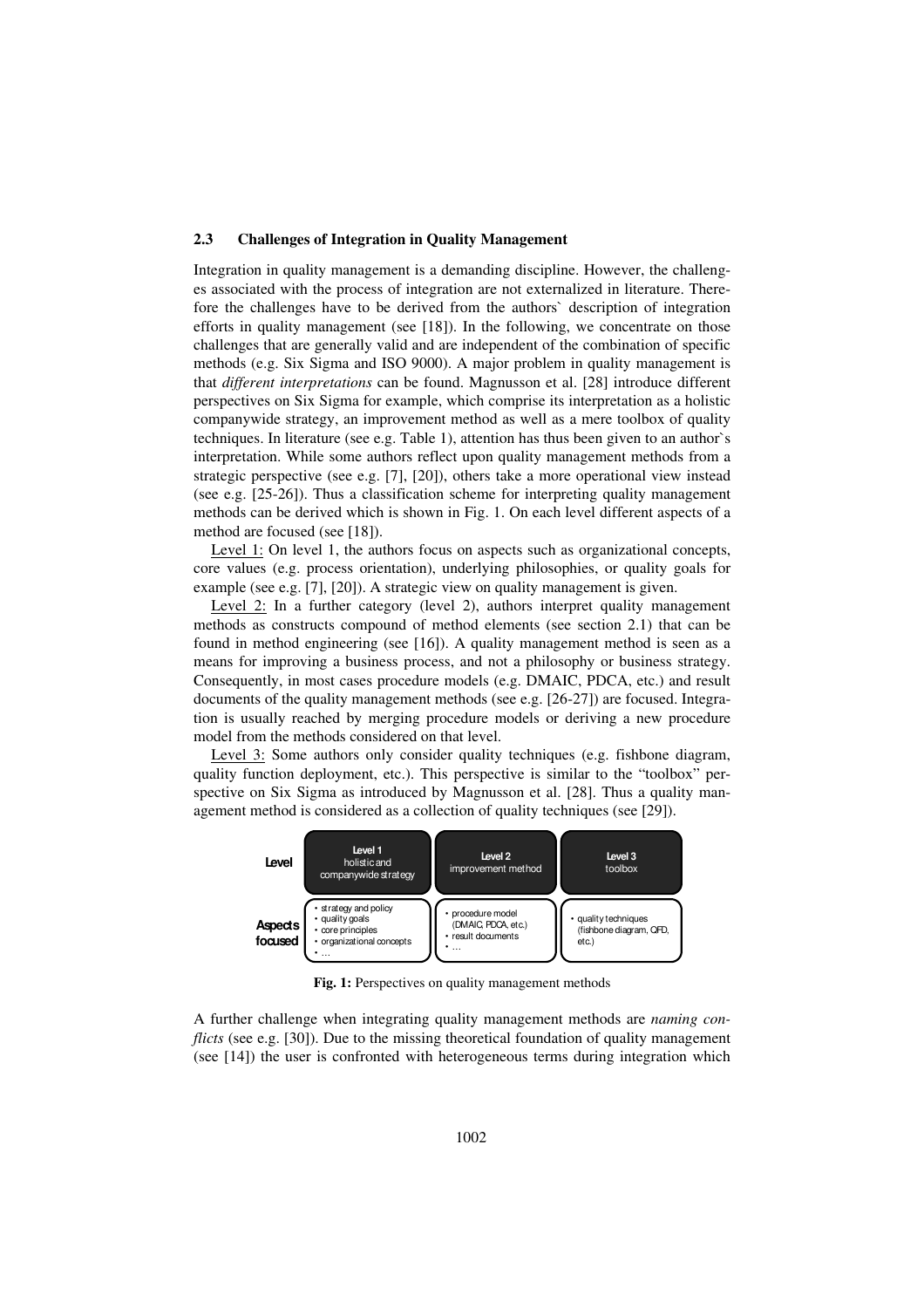hamper the identification of common concepts and differences between quality management methods. Synonyms may cause redundancies in the final method [31]. For example, the activities "definition of key performance indicators" (from quality management method A) and "definition of process metrics" (from quality management method B) may be transferred to the procedure model of the integrated method, because the user expects differences between these activities which do not exist. Also homonyms may cause problems. In quality management, the term "Six Sigma" is not only used to address the "improvement method" (see [28]) but also the sixfold standard deviation of a variable for example (see [3]).

Furthermore Bruhn [32] mentions "competing interdependencies" that exist between quality techniques. For example Lean Management techniques (e.g. valuestream-map) emphasize cost reduction, while Six Sigma and its techniques have a strong customer focus (e.g. VOC-/CTQ-matrix). According to Bruhn [32], this different focus may result in conflicts if corresponding techniques are used in combination.

## **3 Selection of an Integration Scenario**

The sections above show that integration efforts in quality management can be diversified. For developing an approach for integration it is thus necessary to find an interpretation of a quality management method to work with. In the paper at hand, an operational perspective is taken (level 2 in Figure 1) and a quality management method is seen as a means for improving business processes. In section 2.1, the elements characterizing a quality management method have been introduced. Strategic aspects (e.g. organizational aspects) of a quality management method (see level 1 in Figure 1) are reflected in these method elements. Quality goals or core principles, such as reduction of waste, are realized by specific quality techniques (e.g. value-stream-map) for example. Organizational aspects on the other hand are managed by a corresponding role concept.

To structure integration efforts in quality management, integration scenarios can be established. Scenarios help in reducing complexity and are characterized by criteria [33]. The integration scenarios for quality management have been derived from a prior literature review (see [18]) analyzing case studies concerning integration efforts in quality management: At first, there is a certain motivation for integration efforts. In many cases, synergies between methods are searched for to eliminate weaknesses of certain quality management methods (e.g. missing activities for measuring process performance) (see e.g. [25]). Additionally, it becomes obvious that not only quality management methods (e.g. Six Sigma and Lean Management) are being integrated in literature, but also quality techniques (e.g. KANO-model and QFD) as well as quality management methods and quality techniques (e.g. FMEA and Six Sigma). Furthermore the integration can be performed regarding a specific improvement project or independent from a specific project constellation. If the integration is performed regarding an improvement project, project characteristics may require the availability of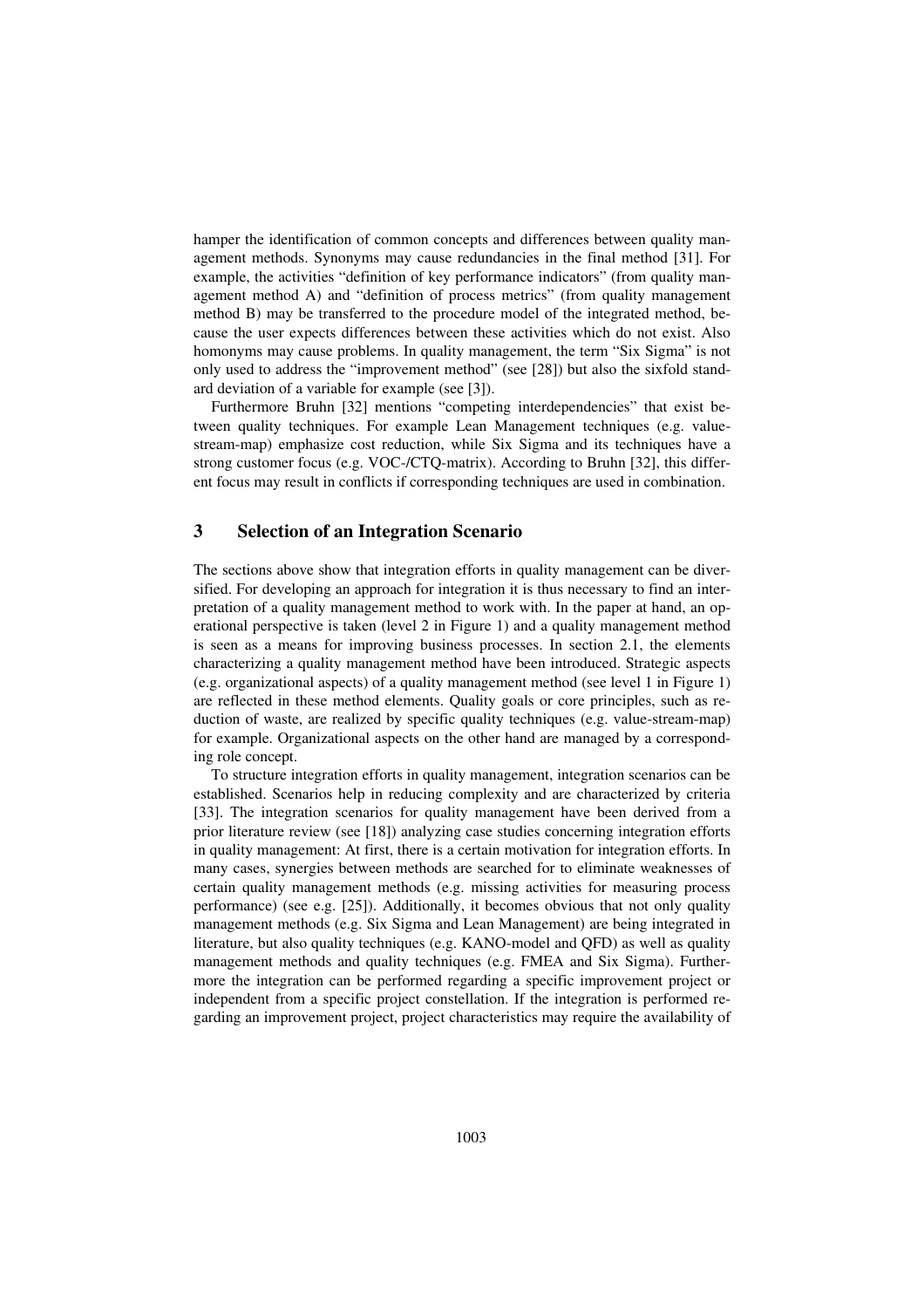certain activities or quality techniques in the resulting method.<sup>2</sup> In addition quality management methods can be "merged" or "joined" (form of integration) (see [34]). When merging methods one integrated quality management method results. Joining methods means that the original methods exist further on, but their parallel application is to be coordinated properly. This can be reached by exchanging result documents between the methods for example. The integration strategy determines whether two or more methods are integrated at a particular time (see [30]). Table 2 summarizes these characteristics.

**Characteristic Value**  *Motivation for integration*  New methods are to be combined with existing methods Synergies between methods / weaknesses are mitigated by integration One method is the prerequisite for introducing another one *Objects for integration* Integration of quality management methods Integration of quality techniques Integration of quality management methods and quality techniques *e.g. Six Sigma and Work-Out e.g. KANO-model and FMEA e.g. FMEA and EFQM Situativity of integration*  Project-related integration Project-independent integration *Integration regarding a specific project constellation Integration independent from a specific project constellation Form of integration* Merging Joining *Integration strategy* Binary integration n-ary integration

**Table 2.** Morphological box to categorize integration scenarios

To manage the complexity of integration in quality management and to guarantee a decent level of detail a specific scenario is focused in the following. Thus this paper emphasizes the scenario most of the integration efforts found in literature (see [18]) can be ascribed to. Regarding the variety of integration efforts it is impossible to develop an integration approach that is suitable for all integration scenarios in an equal manner (see Table 2). In the scenario considered at hand, quality management methods (e.g. Lean Management and Six Sigma) are to be integrated, while synergies between methods are strived for. Quality techniques are part of quality management methods, so that solely focusing on techniques would restrict the range of application for the integration approach too much. The quality management methods are to be integrated independent from a specific project constellation. By that it can be guaranteed, that the integrated method can be used for different improvement projects, while it can be adapted for different contexts after the integration has been performed. The methods are to be merged, which means that the integration results in one integrated method. The problems in coordinating different quality management methods have been described in literature (see [10-11]). In addition employees appreciate using one method for quality management while no problem of selecting a method is given. The integration approach to be developed focuses the integration of two methods at a particular time which reduces complexity (see [30]). The coloring in Table 2 highlights the scenario considered in the following.

l

 $2$  No activities or quality techniques supporting the collection of data are required within the integrated method for example, if no data is to be collected in an improvement project.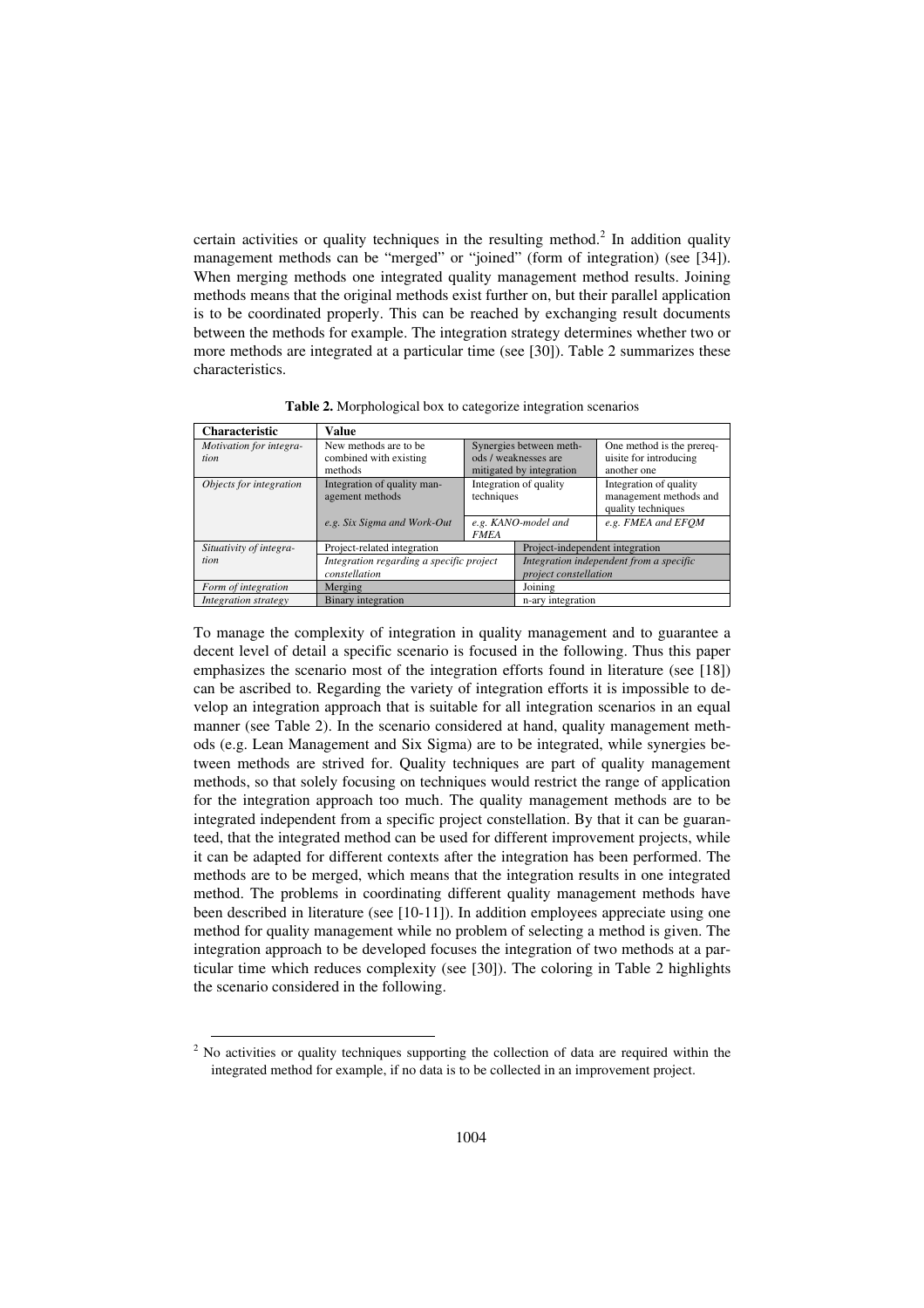## **4 Requirements on an Integration Approach**

Following the design science paradigm (see [13]) requirements on the integration approach are defined in the following. In neighboring disciplines, such as method engineering, requirements on methods are defined which can be transferred to the context at hand. Greiffenberg [35] summarizes these requirements and categorizes them into "completeness", "consistency", and "intended purpose". Since these requirements stem from a comprising literature review they are referred to and specified accordingly. In addition, there are requirements that arise from the challenges of integration in quality management as described in section 2.3. These are summarized in the category "challenges in quality management" (see Table 3). The requirements are formulated in such a way that their fulfillment can unambiguously be judged. A detailed description of all requirements in this paper is not possible. Instead the requirement "consistency in the procedure model" is exemplarily shown.

*Consistency in the procedure model:* Consistency in the procedure model focuses on the logical sequence of activities within the procedure model (see [35]). It has to be assured that the activities (see [16]) are performed in an order in which no contradictions arise regarding their sequence (see [35]). For the integration approach at hand, the "integration potential" has to be determined first before the quality management methods can actually be integrated for example. Table 3 provides an overview of the requirements on the integration approach, which have been derived from *Greiffenberg* [35] and adapted accordingly, as well as of the challenges in quality management (section 2.3).

| Category        | Requirement                             | Summary                                                                                                   |
|-----------------|-----------------------------------------|-----------------------------------------------------------------------------------------------------------|
| Completeness    | Input-/Output-                          | All input required by specific activities is produced as output by other                                  |
|                 | completeness                            | activities of the approach.                                                                               |
|                 | Completeness regarding                  | Completeness of the approach is given, if a procedure model, result                                       |
|                 | the method elements                     | documents and corresponding techniques can be found.                                                      |
|                 | Completeness regarding                  | Each result document can be unambiguously assigned to one or more                                         |
|                 | the procedure model                     | activities.                                                                                               |
| Consistency     | Consistency in the proce-<br>dure model | See explanation above.                                                                                    |
|                 | Consistency of the result               | The approach must assure that the result documents a user produces are                                    |
|                 | documents to be produced                | definitely consistent with each other. For example a modeling notation                                    |
|                 |                                         | used for describing methods A and B must be clearly defined to enable                                     |
|                 |                                         | a comparison.                                                                                             |
| <b>Intended</b> | Construction adequacy                   | The integration approach must enable a proper integration of quality                                      |
| purpose         |                                         | management methods.                                                                                       |
|                 | Efficiency                              | No redundant activities are given and no result documents are produced<br>redundantly.                    |
|                 | Ease of learning                        | A rapid understanding should be given for all employees of the compa-                                     |
|                 |                                         | ny, while the approach should be easy to use as well.                                                     |
|                 | Flexibility                             | An adaption to the needs of the user, for example by skipping specific<br>activities, should be possible. |
| Challenges in   | Support of consistent                   | The approach must support and build on a consistent and unambiguous                                       |
| quality         | method perception                       | interpretation (method elements) of a quality management method.                                          |
| management      | Assurance of consistency                | The approach must consider means to avoid naming conflicts in the                                         |
|                 | of the terms used                       | resulting quality management method.                                                                      |
|                 | Assurance of consistency                | There must be means to avoid "competing interdependencies" (see                                           |
|                 | of quality techniques                   | [32]) between quality techniques in the integrated method.                                                |

**Table 3.** Requirements on the integration approach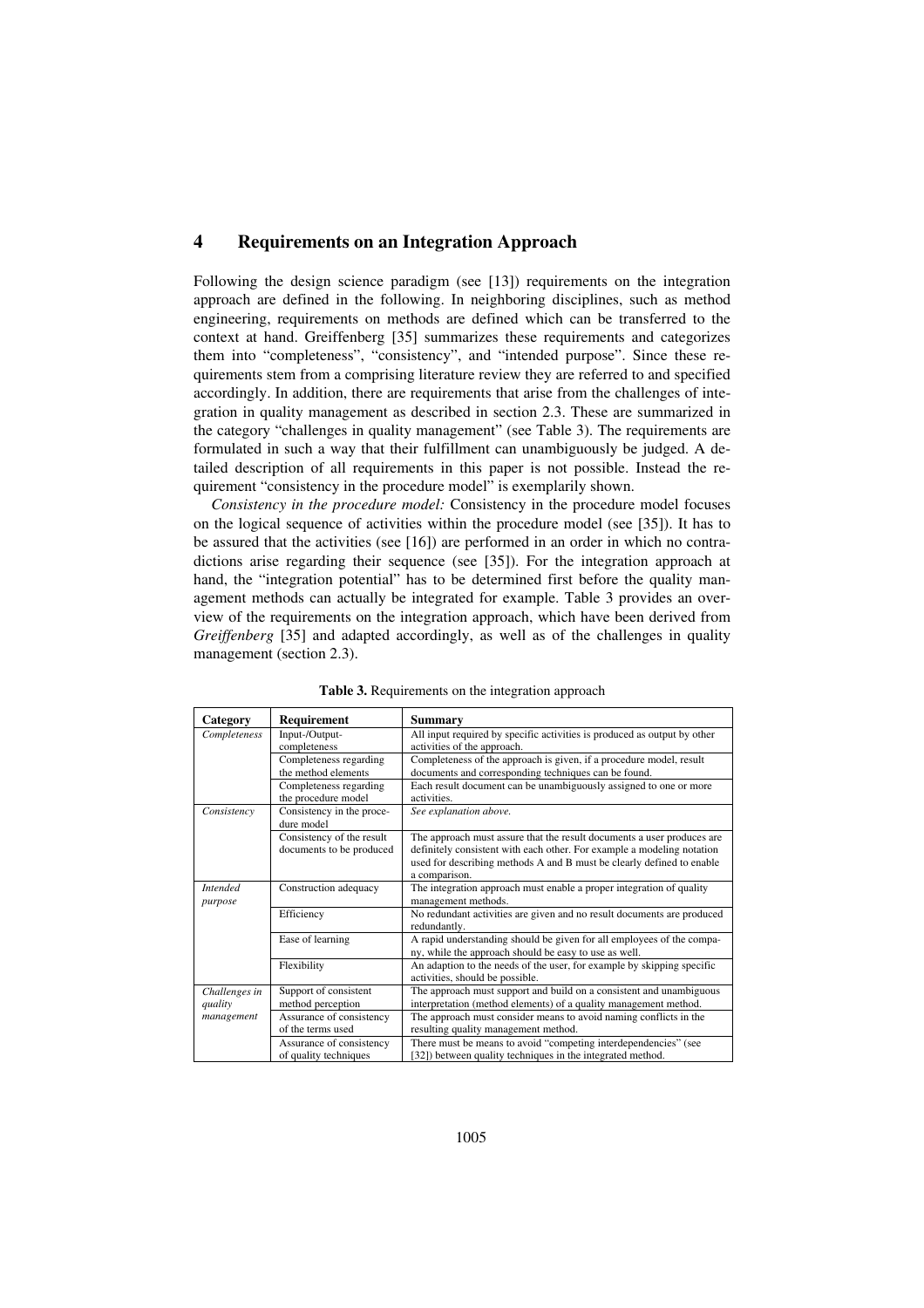# **5 A Holistic Approach for Integrating Methods**

#### **5.1 Approaches for Integration in Literature**

In many disciplines such as data modeling (see [30], [36]), process modeling (see [37]), software development (see [38-39]) or even IT-Governance (see [40]), integration is a widely established concept. Batini et al. [30] introduce a four-step approach for schema integration in database management for example. Also the work of Hars [36] deals with data models and their integration, while a corresponding procedure is introduced. Rosemann [37] develops an approach for integrating business process models, while Kronlöf and Ryan [39] present a general procedure for integrating methods in systems engineering. Van Hillegersberg and Kumar [38] integrate concepts for object-oriented systems development using meta models of the methods considered. Alter and Goeken [40] describe the integration of reference models in IT-Governance using a four-step approach and meta models. Table 4 shows the reflection of the these approaches against the design requirements as introduced in section 4.

|                                                | <b>Integration approach</b> |         |         |            |         |         |
|------------------------------------------------|-----------------------------|---------|---------|------------|---------|---------|
| <b>Requirements</b>                            | [30]                        | [36]    | [37]    | [38]       | [39]    | [40]    |
| Input-/Output-completeness                     |                             |         |         |            |         |         |
| Completeness regarding the method elements     | $\odot$                     | $\odot$ | ⊙       | $_{\odot}$ | $\odot$ | $\odot$ |
| Completeness regarding the procedure model     |                             | ✓       |         | ✓          | ✓       | ✓       |
| Consistency in the procedure model             |                             |         |         |            | ✓       |         |
| Consistency of the result documents to be      | $\odot$                     | $\odot$ |         |            | $\odot$ | $\odot$ |
| produced                                       |                             |         |         |            |         |         |
| Construction adequacy                          | $\odot$                     | $\odot$ | ⊙       | $\odot$    | $\odot$ | $\odot$ |
| Efficiency                                     |                             |         |         |            |         |         |
| Ease of learning                               | $\odot$                     | $\odot$ | $\odot$ | $\odot$    | $\odot$ | $\odot$ |
| Flexibility                                    | $\odot$                     | $\odot$ | $\odot$ | $\odot$    | $\odot$ | $\odot$ |
| Support of consistent method perception        | О                           | ∩       | ∩       | ∩          | Ω       | ∩       |
| Assurance of consistency of the terms used     |                             |         |         |            | $\odot$ |         |
| Assurance of consistency of quality techniques | ∩                           |         |         | n          | Ω       |         |

**Table 4.** Reflection of the approaches against the design requirements

(Legend:  $\checkmark$ : given and explicitly emphasized;  $\odot$ : partly or implicitly given;  $\circ$ : not given)

While the approaches are all based on a clear and consistent procedure model there are drawbacks in dealing with requirements that stem from the challenges of integration in quality management (see section 2.3). This especially concerns the support of a consistent method perception as well as a thorough consideration of quality techniques and their interdependencies (see e.g. [32]). An ill-conceived transfer to the domain of quality management is thus not possible, since the approaches have not been developed for that particular field of application. Therefore we introduce an approach for integration in quality management in the next section.

#### **5.2 The Integration Approach for Quality Management**

While the integration approaches introduced (see section 5.1) have problems in dealing with certain requirements stemming from quality management in particular, they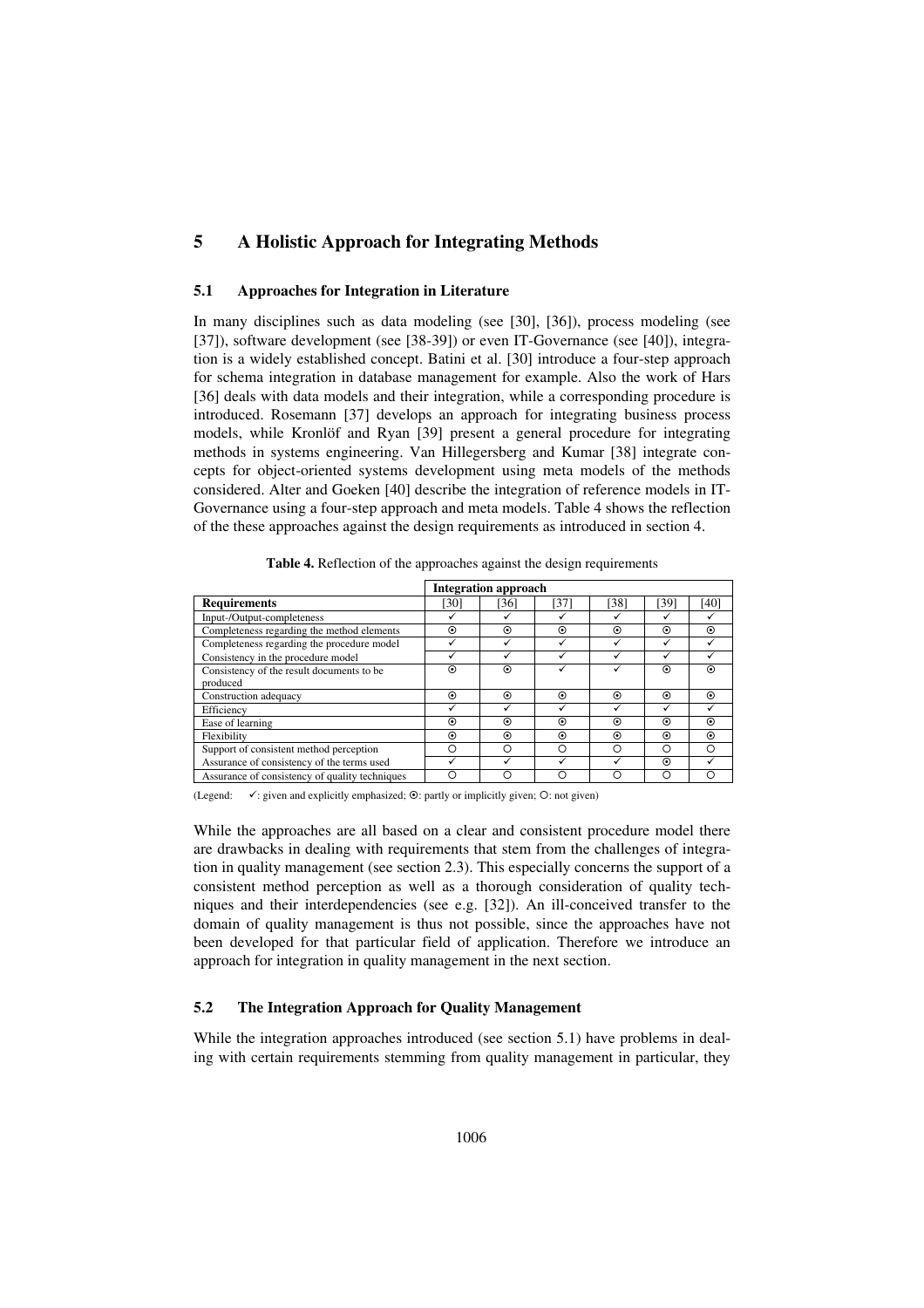are all characterized by a consistent procedure model. Focusing the underlying procedures of the integration approaches it becomes obvious that (despite the different areas of application) there are many similarities. The following steps can thus be derived from the approaches (see [30], [36-41]):

- 1. Graphical visualization of the methods (see e.g. [40], [38])
- 2. Comparison and identification of conflicts (see [30], [36-37], [41])
- 3. Determination of an integration strategy (see e.g. [30], [36-37], [40])
- 4. Resolution of conflicts (see e.g. [30], [36-41])
- 5. Integration (see e.g. [30], [36-41])
- 6. Validation and Restructuring (see e.g. [30], [36-37], [40])
- 7. Selection of the methods (see e.g. [38])

These steps are generally valid and can therefore guide the integration of quality management methods as well. However, to fulfill the design requirements as defined in section 4, a proper specification of each step for the field of quality management is necessary (see section 5.3).

Figure 2 shows the integration approach on a generic level. It is based on the assumption that the quality management methods to be integrated have already been selected. Process managers are often expected to analyze a possible integration of newly developed methods with those already existing within an enterprise (see e.g. [42]). The introduction of new methods is usually expected by customers or dictated by management (see e.g. [42]). The methods to be integrated are already given in that case. In addition, literature presents a variety of value-creating combinations of quality management methods (see Table 1) which supports a practitioner searching for promising combinations. Thus our approach starts when the practitioner has already chosen the quality management methods to be integrated. The "graphical visualization of the quality management methods" (step 1) is helpful to illustrate the functionality of the methods to the employees. The comparison of the visualizations for methods A and B enables the identification of similarities and differences.

In the second step ("identification of integration potential and conflicts") the quality management methods are compared. This way, integration potential is being recognized and the question as to which degree two methods complement each other is answered. Within a project for example two quality management methods A and B are given. By comparing both methods it becomes obvious that only some of the quality techniques from method B enhance method A in a value-adding way, for example. This insight is important for the later integration since in that case it does not make sense to derive a new procedure model from both methods. Much more the toolbox of quality techniques of method A should be extended by the corresponding quality techniques of method B. At the same time, conflicts (e.g. naming conflicts, competing interdependencies) have to be recognized to arrive at a consistent method during integration. The insights gained from step 2 are necessary for deriving an appropriate integration strategy (step 3 – "determination of an integration strategy"). The notion of "integration strategy" does not only address the differentiation between a binary and a n-ary integration but also a procedure for performing the integration. The quality management method A can be declared as a base method for example which is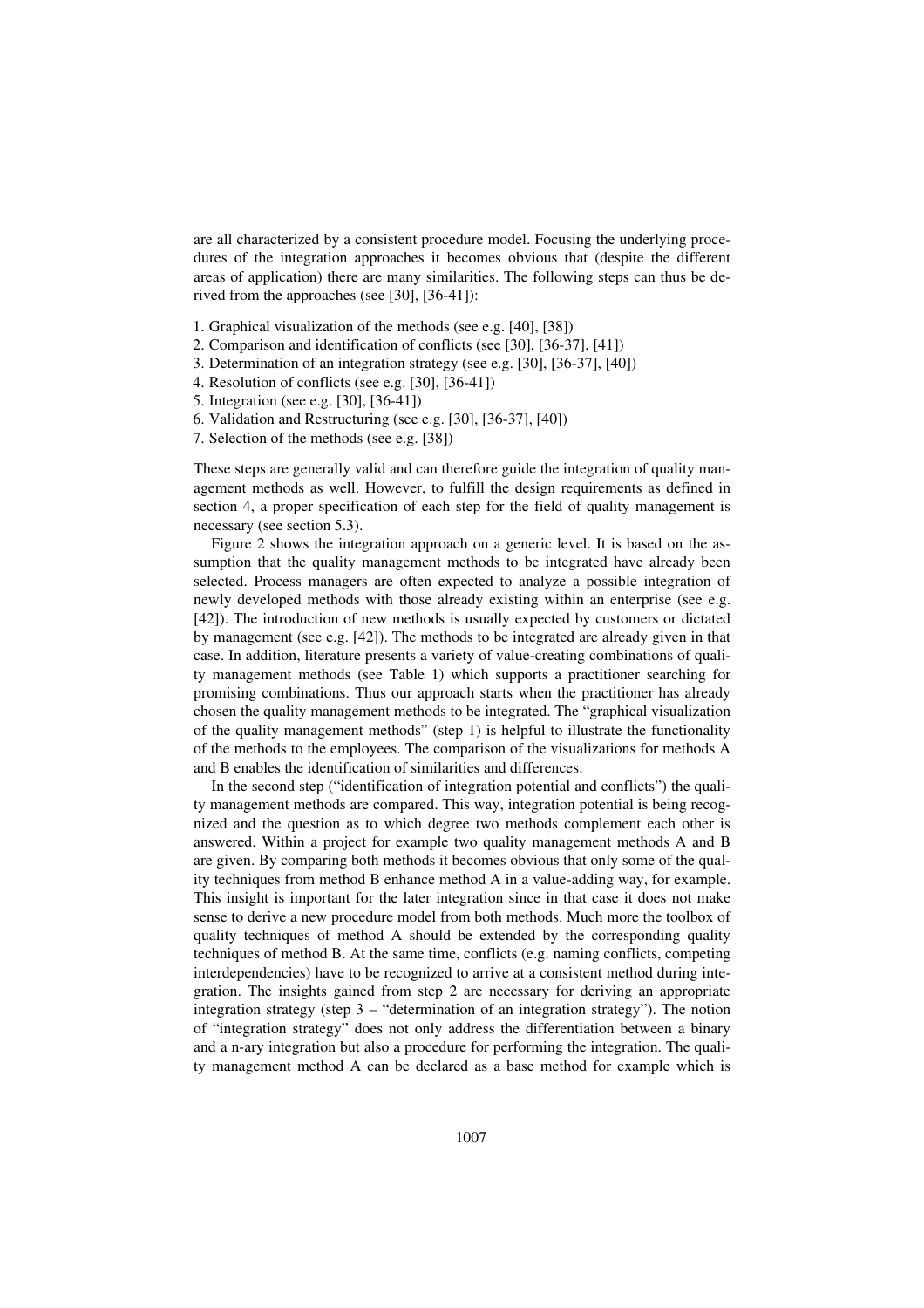selectively enhanced by activities, quality techniques, and roles from method B. This approach is advisable, if the method A produces the desired result documents to achieve the project goals (e.g. improving customer satisfaction). Nevertheless, enhancing method A (e.g. by the activity "collecting data") leads to more precise results, which may be important for a project (e.g. "verified process performance"). An overview of integration strategies is given in a previous study (see [18]).



**Fig. 2:** Integration approach for quality management methods

After an appropriate integration strategy has been selected, the integration is performed. The integration varies depending on the integration strategy chosen. During integration also the conflicts are resolved. In a last step, the integrated method is evaluated, while the criteria as introduced by Greiffenberg [35] are modified and referred to. Each of the steps comprises several sub-steps. Step 4 (integration) is explained in more detail in the following.

#### **5.3 Description of Step 4 – "Integration"**

The integration itself (step 4) is the central step of the integration approach which merges two quality management methods A and B (e.g. Six Sigma and Work-Out). This step varies depending on the integration strategy chosen in the prior step 3. Nevertheless all integration strategies have a common pattern. At first the procedure models of the quality management methods are to be merged. The procedure model is the basis for embedding the quality techniques. The quality techniques are assigned to those activities supporting the creation of corresponding result documents (see [16]). Afterwards responsibilities respectively roles (see [16]) should be considered. Figure 3 shows the sub-steps that are to be performed for integrating methods A and B. In the example the following integration strategy has been chosen (see [18]): *"The quality management method A is declared as the base method which is enhanced by specific activities, quality techniques and roles of method B".*

For integrating the procedure models five sub-steps have to be performed. At first (sub-step P1), the activities of the procedure model of method B should be specified regarding input-/output-relations (result documents). For example the activity "col-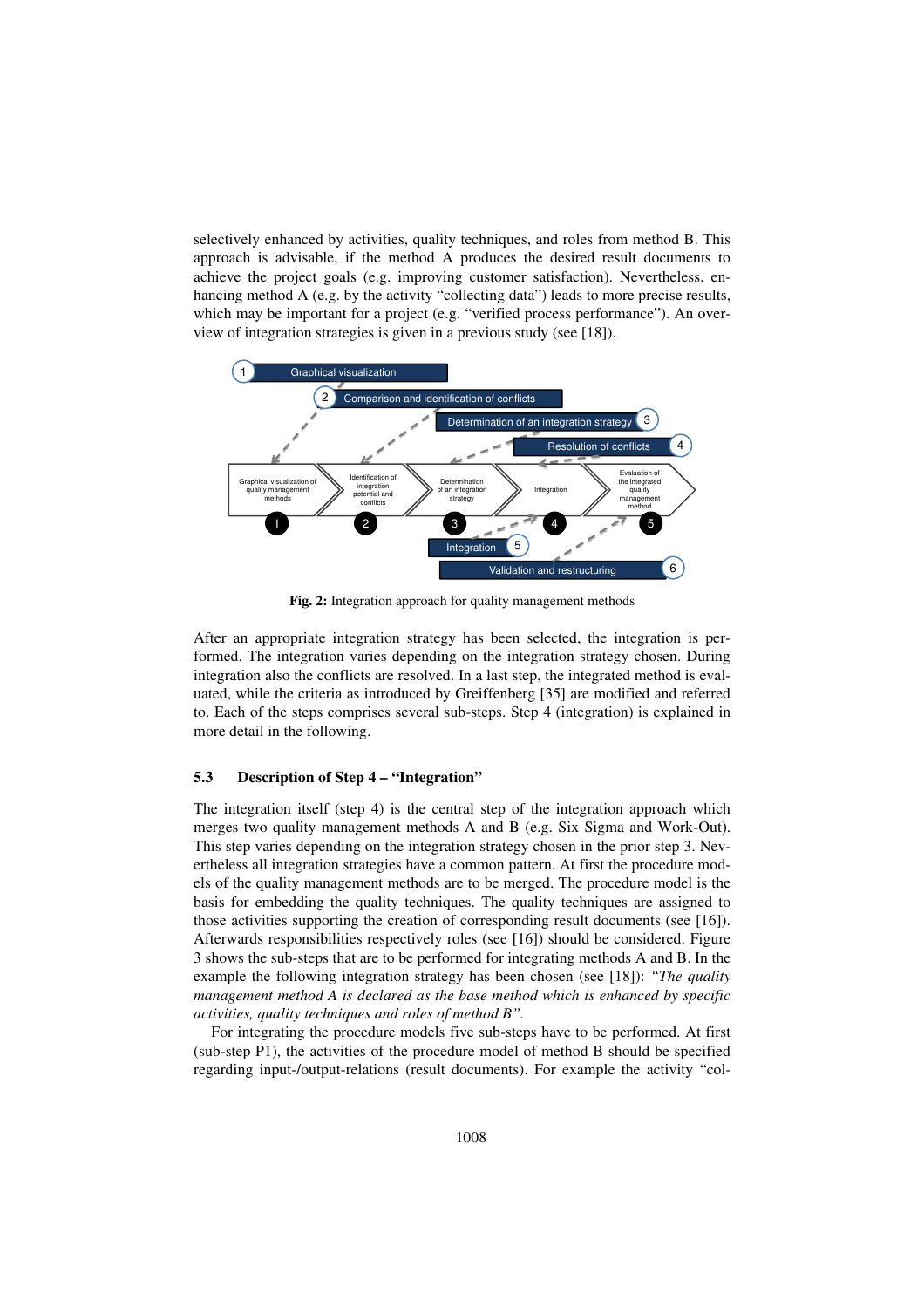lecting process data" has the input "data collection plan" and the output "process performance data". Afterwards (sub-step P2) these activities are transferred to the procedure model of method A (P2: Identification of integration points). Consistency in the procedure model (see Table 3) has to be paid attention to at that point. No activities may use result documents as input which are produced in later activities. Naming conflicts (e.g. "performance metrics" vs. "key measures") have to be resolved (substep P3). Afterwards the new procedure model is constructed on a conceptual level (sub-step P4) and the user may consider (sub-step P5) how this new procedure model can be adapted for specific project situations in the sense of a "roadmap" (see [43]). That way the procedure model is already specified for certain project situations. Hereafter the quality techniques of both methods A and B are considered. Only those quality techniques of method B are transferred to the toolbox of quality techniques of method A that actually support the new procedure model (sub-step QT1). In addition, quality techniques may support each other, an aspect that Bruhn [32] calls complementary interdependencies. For example, the KANO-model enables a more precise prioritization of customer requirements in QFD (see e.g. [44]). If such interdependencies are given between quality techniques of method A and method B, further techniques from B may be transferred to the final toolbox of quality techniques (sub-step QT2). As a final step, the roles of the quality management methods have to be considered. From the role models of methods A and B a final role model for the integrated method has to be derived (sub-steps R1 and R2).

| Integration of the procedure<br>models and the result documents                                                                                             | Integration of the quality<br>techniques                                                                                         | <b>Integration of roles</b>                |
|-------------------------------------------------------------------------------------------------------------------------------------------------------------|----------------------------------------------------------------------------------------------------------------------------------|--------------------------------------------|
| <b>P1:</b> Specification of the activities<br>to be transferred and their input-<br>/output-relations<br><b>P2:</b> Identification of integration<br>points | <b>QT1:</b> Transfer of the quality<br>techniques that support the<br>creation of result documents<br>in the new procedure model | <b>R1:</b> Merging of common roles         |
| <b>P3:</b> Resolution of naming conflicts<br><b>P4:</b> Visualization of the new pro-<br>cedure model<br><b>P5:</b> Enterprise-specific adaption            | <b>OT2:</b> Transfer of quality<br>techniques that have comple-<br>mentary interdependencies                                     | R2: Visualization of the new<br>role model |

**Fig. 3:** Integration of the quality management methods

As mentioned this procedure varies slightly for different integration strategies. The result of this procedure is the concept of the integrated quality management method.

# **6 Evaluation and Application of the Integration Approach**

In the following the integration approach is reflected against the requirements defined in section 4. In addition, its application at an automotive bank is described. Table 5 shows those requirements focusing on the correct construction of the integration approach which can be confirmed at that point (see section 4). The practical applicability of the integration approach was tested at an automotive bank as a case study. At the automotive bank, Six Sigma (see [3]) had been introduced as the standard method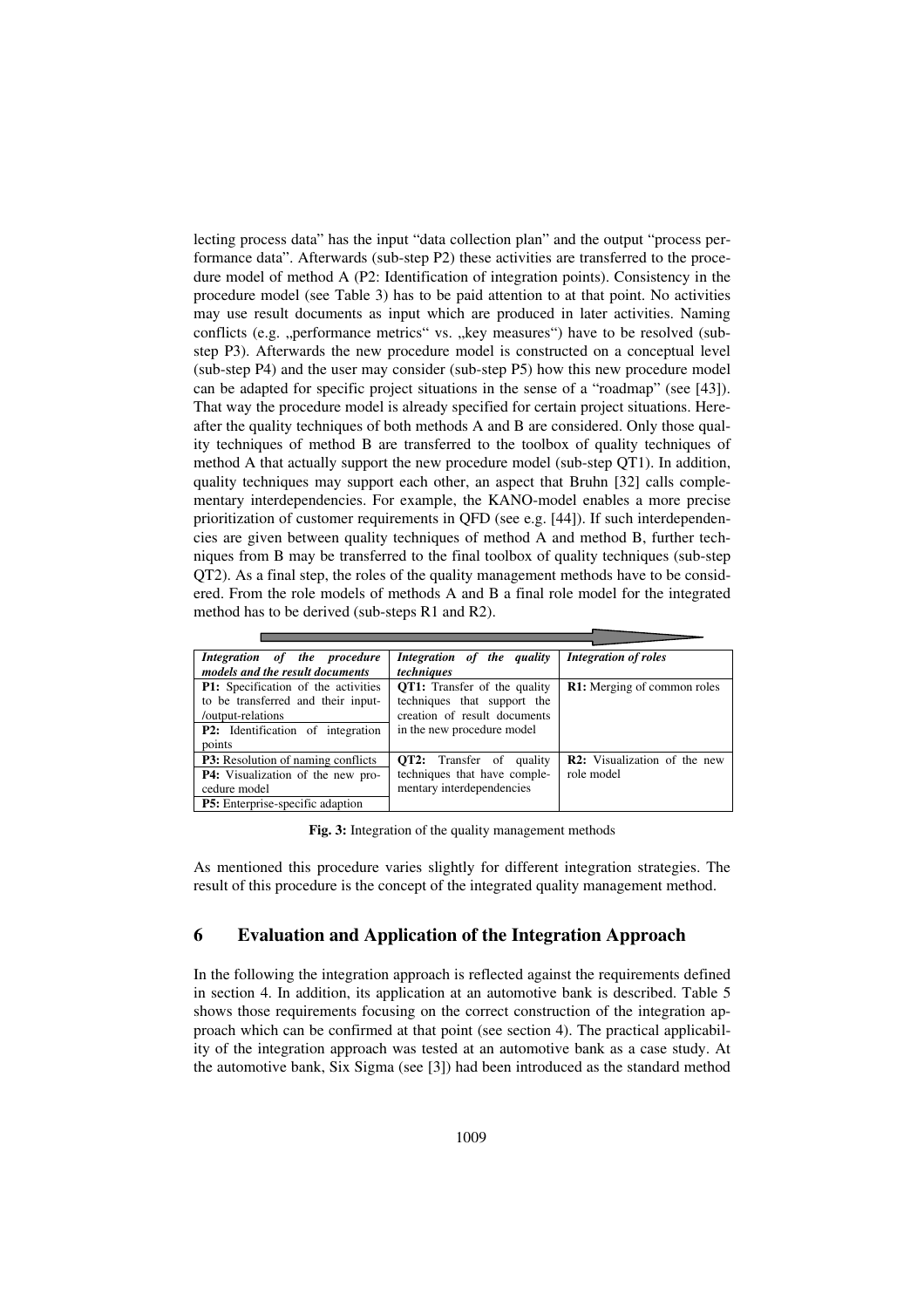for quality management. Management intended to investigate a potential integration of Six Sigma and Work-Out (see [45]) to derive an integrated method. Work-Out was considered as a promising method for accelerating the implementation of improvement ideas within improvement efforts.

| <b>Requirements</b>                     |                                                            |                                                            |                                               |                                                |                                 |                 |                                                          |                                                          |                                                              |
|-----------------------------------------|------------------------------------------------------------|------------------------------------------------------------|-----------------------------------------------|------------------------------------------------|---------------------------------|-----------------|----------------------------------------------------------|----------------------------------------------------------|--------------------------------------------------------------|
| Input-<br>/Output-<br>complete-<br>ness | Complete-<br>ness regard-<br>ing the<br>method<br>elements | Complete-<br>ness regard-<br>ing the<br>procedure<br>model | Consisten-<br>cy in the<br>procedure<br>model | Consisten-<br>cy of the<br>result<br>documents | Construc-<br>tion adequa-<br>cy | Efficien-<br>cy | Support<br>of<br>consistent<br>method<br>percep-<br>tion | Assurance<br>of con-<br>sistency of<br>the terms<br>used | Assurance<br>of con-<br>sistency of<br>quality<br>techniques |
|                                         |                                                            |                                                            |                                               |                                                |                                 |                 |                                                          |                                                          |                                                              |

**Table 5.** Requirements regarding the correct construction of the integration approach

The task of developing an integrated method was assigned to the department "organization". The project team consisted of three employees experienced in the Six Sigma concept. The Work-Out method had not been implemented at the automotive bank while the bank was unfamiliar with its functionality at that point. It was the intention to create one integrated method (from Six Sigma and Work-Out) since employees at the bank opposed the use of several methods in parallel. Thus a scenario was given the integration approach has been designed for.

The integration approach was performed stepwise by the project team leading to the integrated quality management method which was to be communicated to the employees afterwards. The graphical visualization of the quality management methods (step 1 – Figure 2) helped in creating a better understanding of the Work-Out method which was necessary to identify integration potential in the following. Although the creation of the corresponding models proved to be time-consuming the benefit of this step was appreciated for the identification of integration potential. Much effort was put into the identification of naming conflicts (step  $2$  – Figure 2) since both methods (Six Sigma and Work-Out) have similar concepts which however have different names (e.g. "stretch goals" vs. "project goals"). The comparison of both methods to find integration potential showed that Work-Out could provide activities, roles and quality techniques for enhancing the Improve-phase of the Six Sigma cycle (see [3]) by control-mechanisms for the implementation of improvement ideas. Because of that it was chosen (integration strategy) that Six Sigma should be the base method which is partially enhanced by quality techniques (e.g. Gallery of ideas [45]) and activities (e.g. "conduct Town-Meeting" [45]) of Work-Out (step 3 – Fig. 2). The integration (step 4 – Figure 2) was performed as shown in section 5.3. From that procedure an integrated method resulted which was mainly based on the company's Six Sigma method and was extended by components of Work-Out to mitigate certain weaknesses in the Improve-phase of Six Sigma. Based on the use of the integration approach at the automotive bank its applicability as well as its ease of learning and flexibility (see section 4) could be judged. The integration approach proved suitable for integrating the methods Six Sigma and Work-Out in an adequate way, while the integration result was free from naming conflicts and competing interdependencies. Since the integration approach is characterized by a clear procedure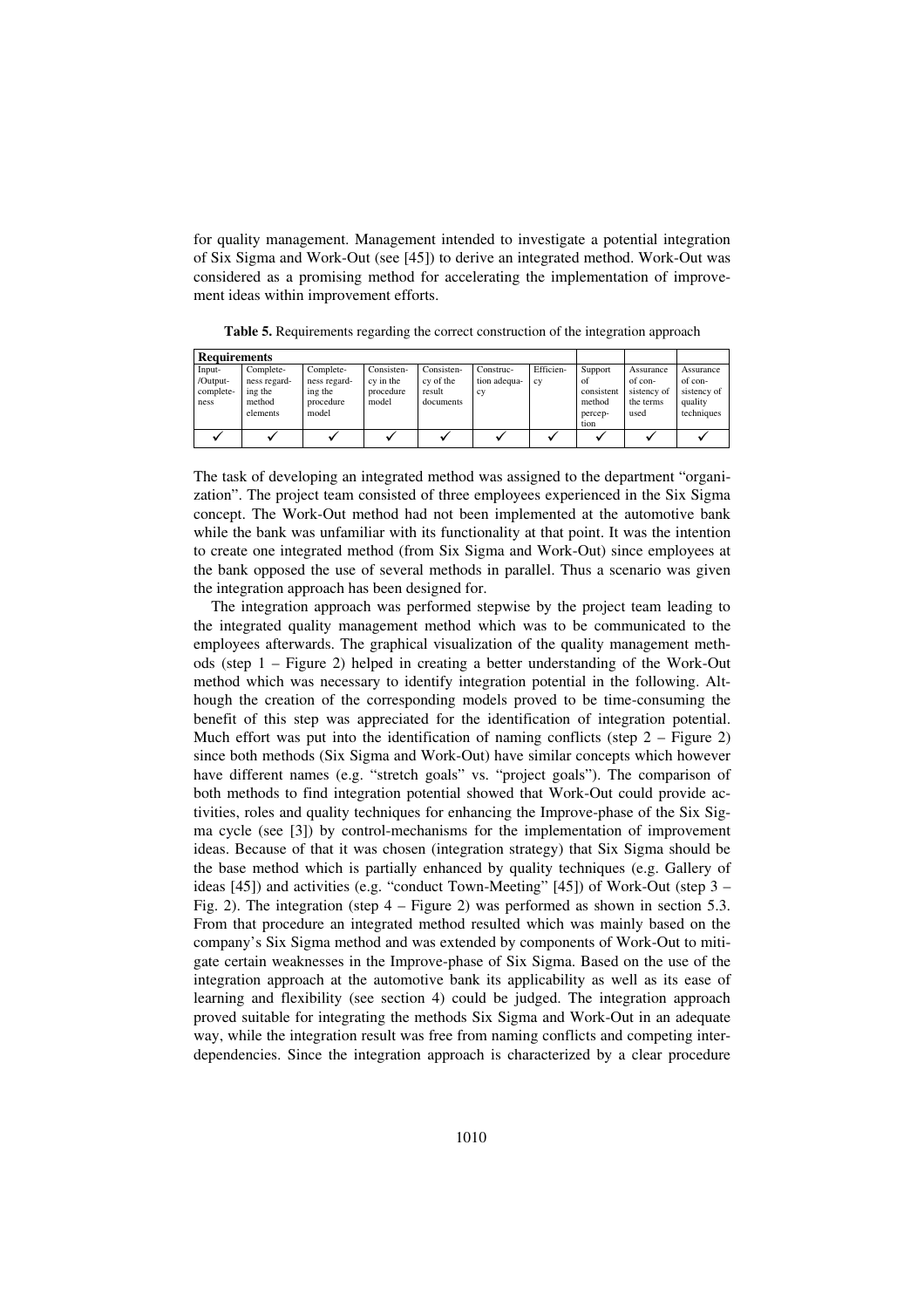model and corresponding techniques, its ease of learning was confirmed after it had been applied for the first time. Nevertheless the identification of competing interdependencies was seen as a challenging task since profound knowledge regarding the quality techniques is necessary. Specific steps of the integration approach may be skipped emphasizing its flexibility. For example the quality management methods do not have to be visualized in case the user is familiar with their functionality.

# **7 Summary, Limitations and Outlook**

Regarding the multitude of existing quality management methods, quality managers strive for ways to use the strengths of various approaches. Nevertheless the use of several methods in parallel is challenging, since a proper coordination is necessary.

Quality management is a discipline that lacks a theoretical foundation [14], hence no commonly accepted theory on integration exists. While some integration efforts are described in literature (see Table 1), integration is mostly performed in an ad-hoc manner in quality initiatives. Contrary to other disciplines such as data modeling (see [30], [36]), guidelines or well-known approaches for integration are missing in quality management. In section 5.1, it has been shown, that a transfer of established integration approaches from neighboring disciplines (e.g. [30], [38]) cannot be done due to specific challenges (see section 2.3). The paper at hand addresses this gap and introduces an integration approach supporting a quality manager to derive an integrated method for the purpose of quality management. The approach helps a company to combine existing methods (e.g. Lean Management) with newly arising quality management methods (e.g. Six Sigma). An ad-hoc introduction of quality management methods, which may cause problems in coordinating these methods, can be avoided. It became obvious that it was not possible to develop an integration approach equally suitable for all integration efforts. Because of that, a specific integration scenario is focused (see section 3). A limitation is that the integration approach is specially designed for that particular scenario. The integration approach is evaluated both against defined requirements and in a cooperation project. However a limitation is that the integration approach has so far only been applied in one cooperation project. Different interpretations of quality management methods require that a uniform way for describing the methods is found. In that context the method elements (see [16]) are used in the approach at hand. Strategic aspects (e.g. organizational concepts, etc.) are, however neglected; much more an operational interpretation of a quality management method is given. A limitation is that guidelines for implementing the integrated method in an enterprise are not part of the integration approach. Building ontologies for quality management in future research may support the user in comparing methods. These may be used for enhancing the integration approach as introduced.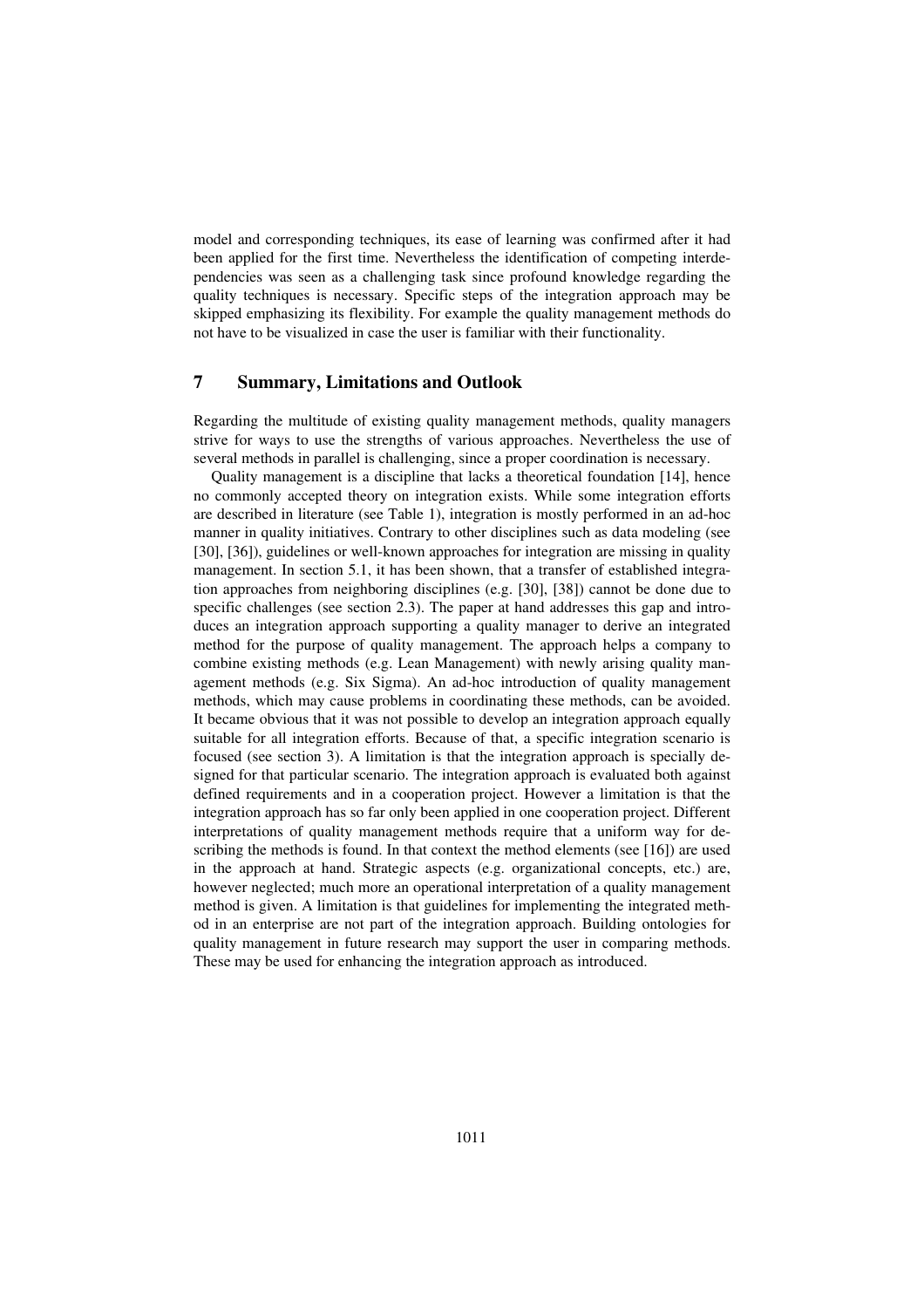#### **References**

- 1. McDonald, M.P., Aron, D.: Executive Summary: Reimagining IT: The 2011 CIO Agenda. Gartner Research (2011)
- 2. Stracke, C.: Process-oriented quality management. In: Ehlers, U.-D., Pawlowski, J.M. (eds.): Handbook on Quality and Standardisation in E-Learning. Springer, Berlin Heidelberg (2006)
- 3. Pande, P., Neumann, R., Cavanagh, R.: The Six Sigma Way How GE, Motorola and other top companies are honing their performance. McGraw-Hill, New York et al. (2000)
- 4. Andersson, R., Eriksson, H., Torstensson, H.: Similarities and differences between TQM, six sigma and lean. The TQM Magazine 18, 282-296 (2006)
- 5. Imai, M.: Kaizen: The Key to Japan's Competitive Success. McGraw-Hill (1986)
- 6. Womack, J.P., Jones, D.T.: Lean Thinking. Simon & Schuster, New York (1996)
- 7. Pfeifer, T., Reissiger, W., Canales, C.: Integrating six sigma with quality management systems. The TQM Magazine 16, 241-249 (2004)
- 8. Töpfer, A.: Six Sigma, Balanced Score Card und EFQM-Modell im Wirkungsverbund. In: Töpfer, A. (ed.): Six Sigma. Springer, Berlin et al. (2007)
- 9. Snee, R., Hoerl, R.: Leading Six Sigma. Prentice Hall, New York et al. (2003)
- 10. Gijo, E.V., Rao, T., S.: Six Sigma Implementation Hurdles and More Hurdles. Total Quality Management & Business Excellence 16, 721-725 (2005)
- 11. Samson, D., Challis, D.: Patterns of business excellence. Measuring Business Excellence 6, 15-21 (2002)
- 12. Bendell, T.: A review and comparison of six sigma and the lean organisations. The TQM Magazine 18, 255-262 (2006)
- 13. Hevner, A.R., March, S.T., Park, J., Ram, S.: Design Science in Information Systems Research. MIS Quarterly 28, 75-105 (2004)
- 14. Klefsjö, B., Bergquist, B., Garvare, R.: Quality management and business excellence, customers and stakeholders: Do we agree on what we are talking about, and does it matter?. The TQM Journal 20, 120-129 (2008)
- 15. de Mast, J.: A methodological comparison of three strategies for quality improvement. International Journal of Quality & Reliability Management 21, 198-213 (2004)
- 16. Gutzwiller, T.A.: Das CC RIM-Referenzmodell für den Entwurf von betrieblichen, transaktionsorientierten Informationssystemen. Physica, Heidelberg (1994)
- 17. Cooper, C.M., Hedges, L.V.: Research Synthesis As a Scientific Enterprise. In: Cooper, C.M., Hedges, L.V. (eds.): The Handbook of Research Synthesis. Russell Sage Foundation, New York (1994)
- 18. Johannsen, F.: State of the art concerning the integration of methods and techniques in quality management – literature review and an agenda for research. In: Proceedings ECIS 2011, Paper 41 (2011)
- 19. Bucher, P.: Integration von Six Sigma und ISO 9000 am Beispiel von GECTIS Austria. In: Töpfer, A. (ed.): Six Sigma. Springer, Berlin et al. (2007)
- 20. Low, S.P.: Towards TQM integrating Japanese 5-S principles with ISO 9001:2000 requirements. The TQM Magazine 13, 334-341 (2001)
- 21. Ruiz, U., Simon, J.: Quality management in health care: a 20-year journey. International Journal of Health Care Quality Assurance 17, 323-333 (2004)
- 22. Töpfer, A., Günther, S.: Six Sigma im Wirkungsverbund mit ISO 9000:2000. In: Töpfer, A. (ed.): Six Sigma. Springer, Berlin et al. (2007)